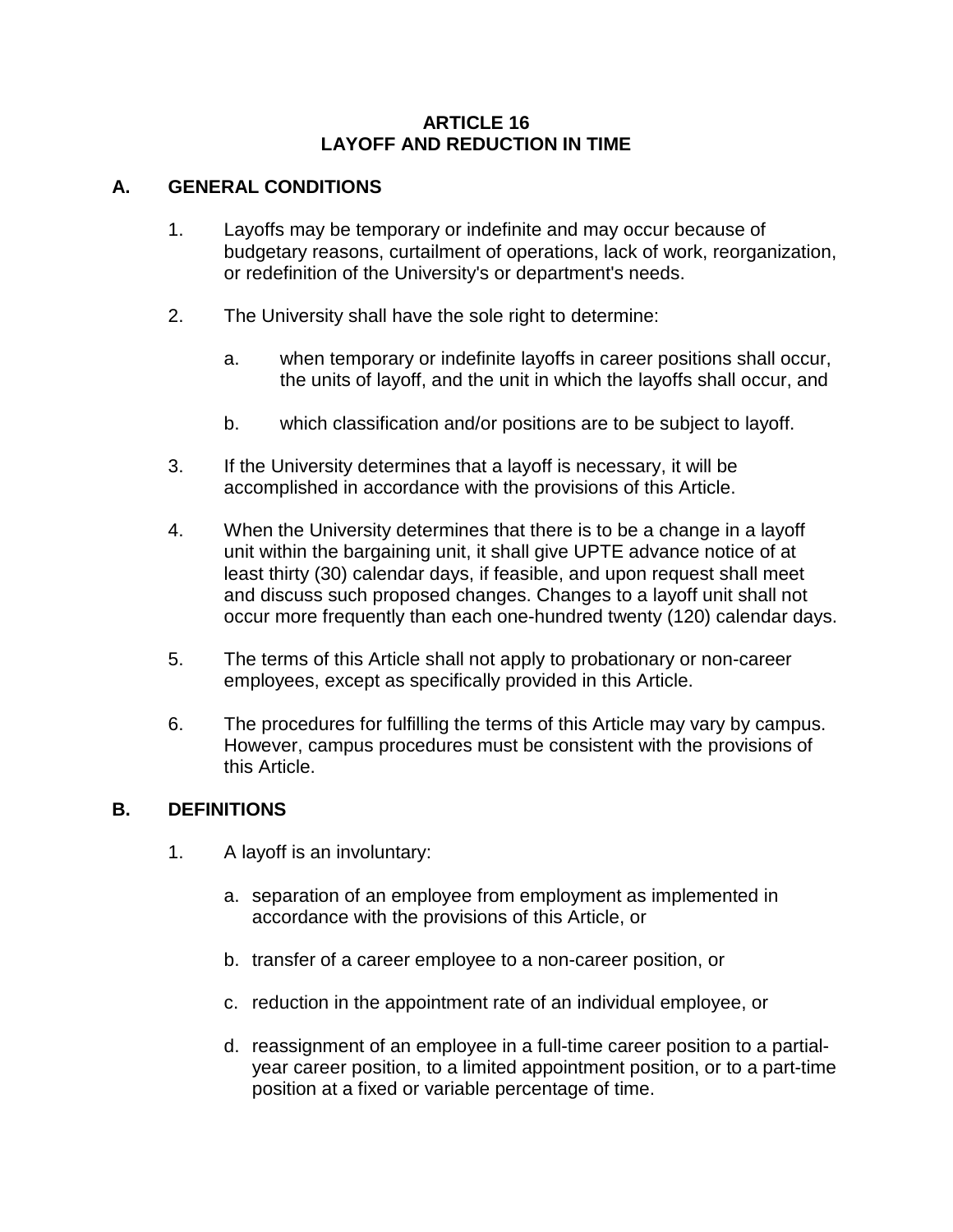- 2. A temporary layoff is one for which the University specifies an affected employee's date for return to work of not more than one-hundred twenty (120) calendar days from the effective date of the layoff.
- 3. An indefinite layoff is one for which the affected employee receives no date for return to work, or no date of restoration to her/his former appointment rate.

# **C. TEMPORARY LAYOFF**

If the University determines that a temporary layoff of one-hundred twenty (120) calendar days or less is imminent, it shall be implemented in accordance with the provisions of this Section.

#### 1. **Notice**

When the University identifies particular employee(s) to be affected by a temporary layoff, it shall give the individual employee written notice of the expected beginning and ending dates of the temporary layoff as follows:

- a. The University shall give, if feasible, fifteen (15) calendar days notice of the expected beginning and ending dates of the layoff to the affected employee(s).
- b. If less than fifteen (15) calendar days notice is granted for temporary layoff, the affected employee(s) may receive straight time pay in lieu of notice for each additional day the employee(s) would have been on pay status had the employee(s) been given fifteen (15) calendar days notice. Pay in lieu of notice is provided for reductions in appointment rate only for the difference between the two rates.
- c. If the ending date of the temporary layoff is changed and the total duration of the temporary layoff is less than one-hundred twenty (120) calendar days, the University shall give the affected employee fourteen (14) calendar days notice of the date to return to work. The employee shall return to work on the date provided in the notice, unless the employee and the University agree otherwise.
	- 1) The employee shall return to work on the date provided in Section C.1., Notice, above, and shall notify the University in advance if he/she is unable to do so. The University and the employee shall attempt to establish a mutually agreeable return date. If, due to operational considerations, the University cannot accommodate the employee's request for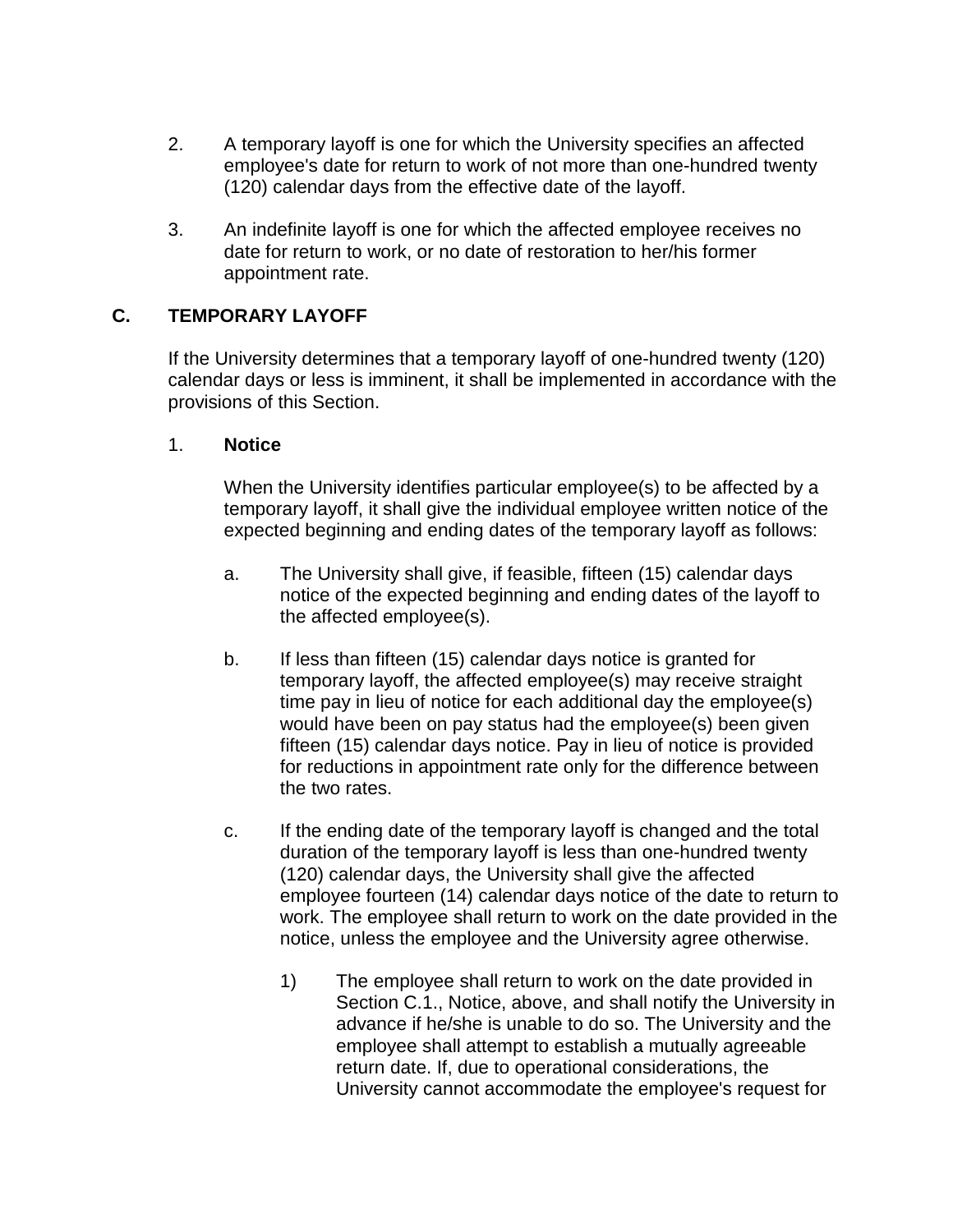an alternate return date, he/she will be considered to have resigned effective on the date provided in the notice in Section C.1., above.

2) Notice of a change in temporary layoff dates does not invoke the pay in lieu of notice provisions of this Article.

### 2. **Conversion Of Temporary To Indefinite Layoff**

For conversion from temporary layoff to indefinite layoff, the University shall give thirty (30) calendar days notice, if feasible. If less than thirty (30) calendar days notice is given, the employee will receive fifteen (15) calendar days pay in lieu of notice.

3. The University may institute the State of California Work Sharing Unemployment Insurance Program on each campus/hospital/LBNL where applicable.

### **D. INDEFINITE LAYOFF**

The University shall effectuate indefinite layoffs as follows.

### 1. **Alternatives To Layoff**

In order to avoid a layoff, the University may reassign an employee to a position for which the employee is qualified at the same or greater percentage of time and at the same or higher rate of pay. Such action will nullify the layoff.

## 2. **Selection For Layoff**

- a. The order of indefinite layoff of employees in the same classification within the unit of layoff shall be in inverse order of seniority. In the event all employees in a unit of layoff are equally affected by layoff of ten percent (10%) or less, seniority provisions do not apply.
- b. "Seniority" is calculated by full-time-equivalent months (or hours) of University service. Employment prior to a break in service shall not be counted. When employees have the same number of full-timeequivalent months (or hours), the employee with the most recent date of appointment shall be considered the less senior employee.
- c. Regardless of seniority, the department may elect to invite all employees in the same class within a layoff unit to volunteer for layoff. In that case, the union shall be notified of the invitation at the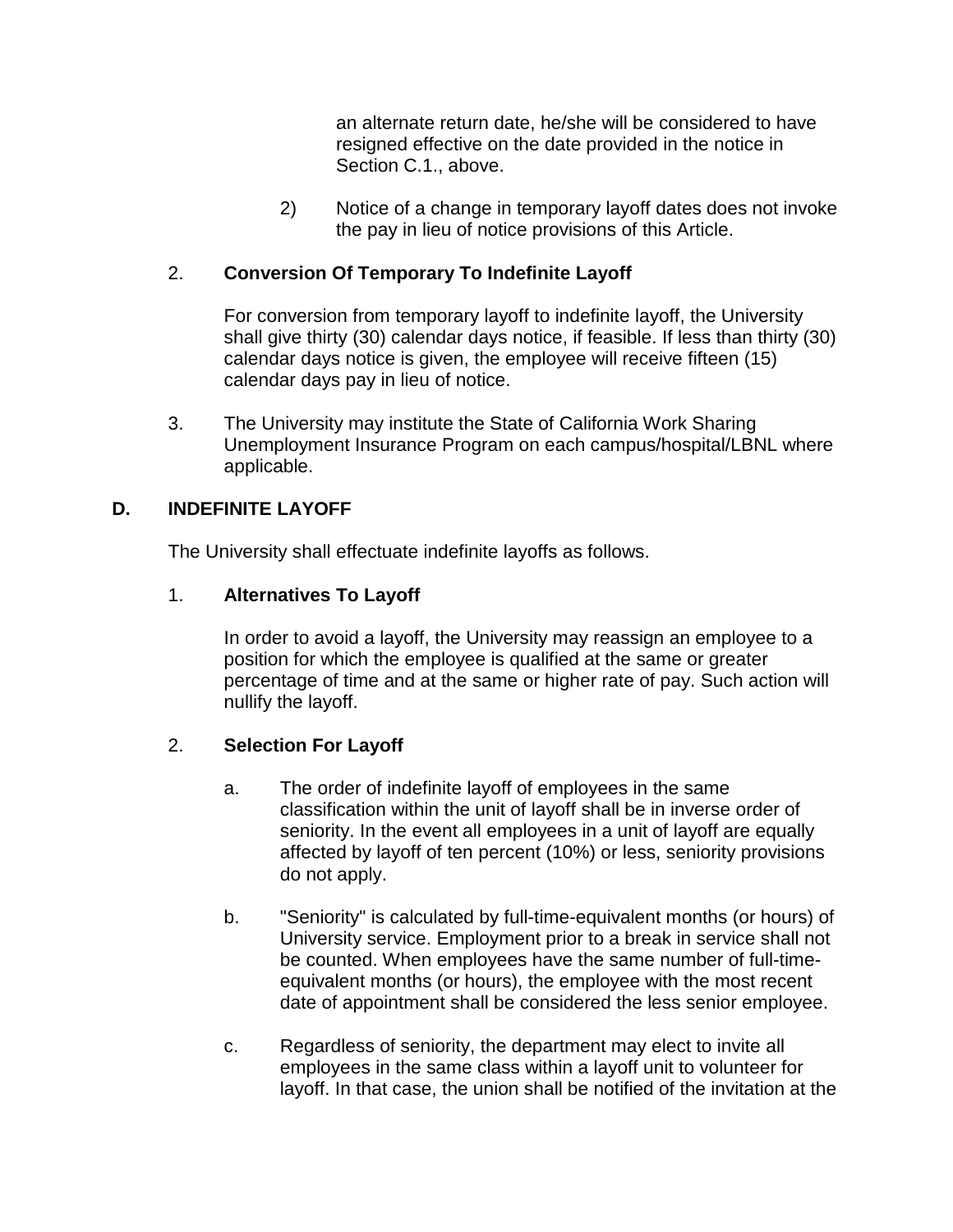same time the invitation is transmitted to the employees. The union shall also be informed of the identities of volunteers before the layoff occurs.

- d. The University may retain employees irrespective of seniority who possess special knowledge, skills, or abilities which are not possessed by other employees in the same classification in the layoff unit and which are necessary to perform the ongoing functions of the department. If an employee with less seniority is to be retained, the University shall notify the union in advance of the layoff date and in writing of the special knowledge, skills and abilities which support the retention of the less senior employee.
- e. The department head shall select employees for layoff, but shall minimize indefinite layoffs from career positions by first reviewing the necessity for existing limited appointment and casual/restricted positions within the department.
- f. Where electronic job placement bulletin boards are in use, the University shall provide bargaining unit members access to such placement bulletin boards to the same degree as such bulletin boards are made available to other staff employees. Employees who are laid off will be provided information about other University locations job placement bulletin boards according to local procedures.

#### 3. **Notice**

a. When the University identifies particular employees to be affected by an indefinite layoff, it shall give individual written notice of the effective date of the layoff to each affected employee and the union. Advance notice will be provided as follows:

For indefinite layoff, the University shall give sixty (60) calendar days notice, if feasible. The University may pay up to thirty (30) days of the sixty (60) days notice period in lieu of notice. In no event shall an employee receive less than thirty (30) days notice of indefinite layoff or pay in lieu of notice**.** For conversion from temporary to indefinite layoff, the University shall give thirty (30) calendar days notice, if feasible**.**

b. An employee shall be provided all rights under Sections D.4. and D.5., below, beginning at the time of notification of his/her indefinite layoff.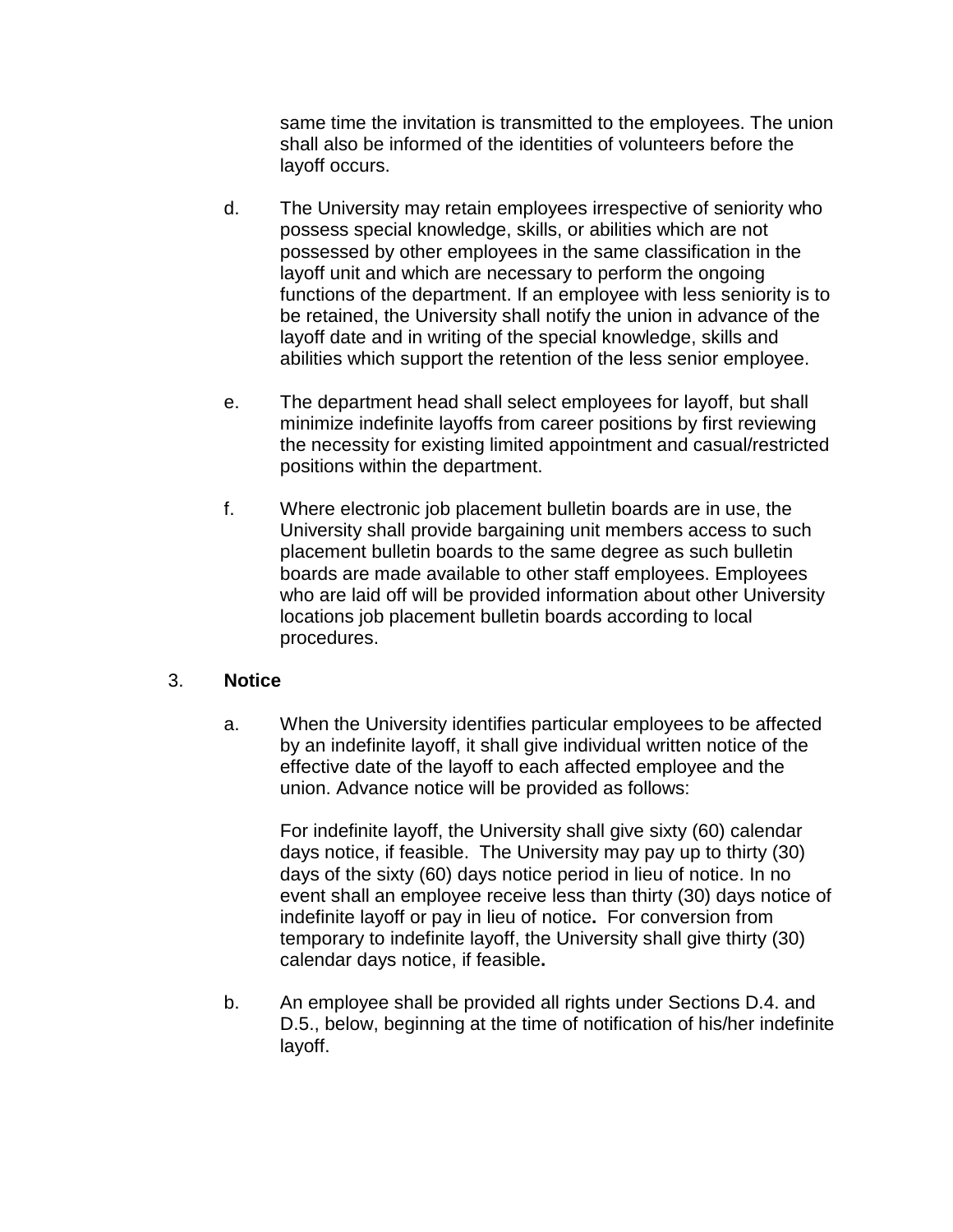c. An employee shall receive at the time of layoff, information on how to activate preference and recall rights according to local campus/hospital/LBNL procedures. Eligible employees must indicate an interest in and eligibility for the specific preference and/or recall rights. If the employee requests information about preference, recall and active vacant openings, the University will provide the information about how to access related job opening information. The University will, upon the employee's employment application, confirm the eligibility for preference or recall and will assess the employee's qualifications.

## 4. **Recall**

- a. Career employees who are indefinitely laid off shall have a right to be recalled in order of seniority of those employees applying for recall to an active, vacant career position for which the employee is qualified in the same classification and department from which they were laid off. An active career position is a position which the University, in its sole discretion, determines to fill. The eligible employee shall file a timely application for recall and self-identify that they are eligible for recall.
- b. Career employees who are eligible for recall shall retain recall eligibility based on the amount of University service at the time the layoff occurs as follows:
	- 1) for one (1) year for up to five (5) years University service,
	- 2) for two (2) years for up to ten (10) years University service,
	- 3) for three (3) years for more than ten (10) years University service.
- c. Employees recalled from layoff status who are not returned to their same job and who fail to perform satisfactorily, as determined by the University, may at any time during the six (6) months following such recall be returned to layoff status with restoration of the unused portion of their recall rights.
- d. The right to recall terminates at the end of the eligibility period.

# 5. **Preferential Rehire**

a. A non-probationary career employee who is indefinitely laid off shall have preferential rehire status for an active vacant career position. An active career position is a position which the University, in its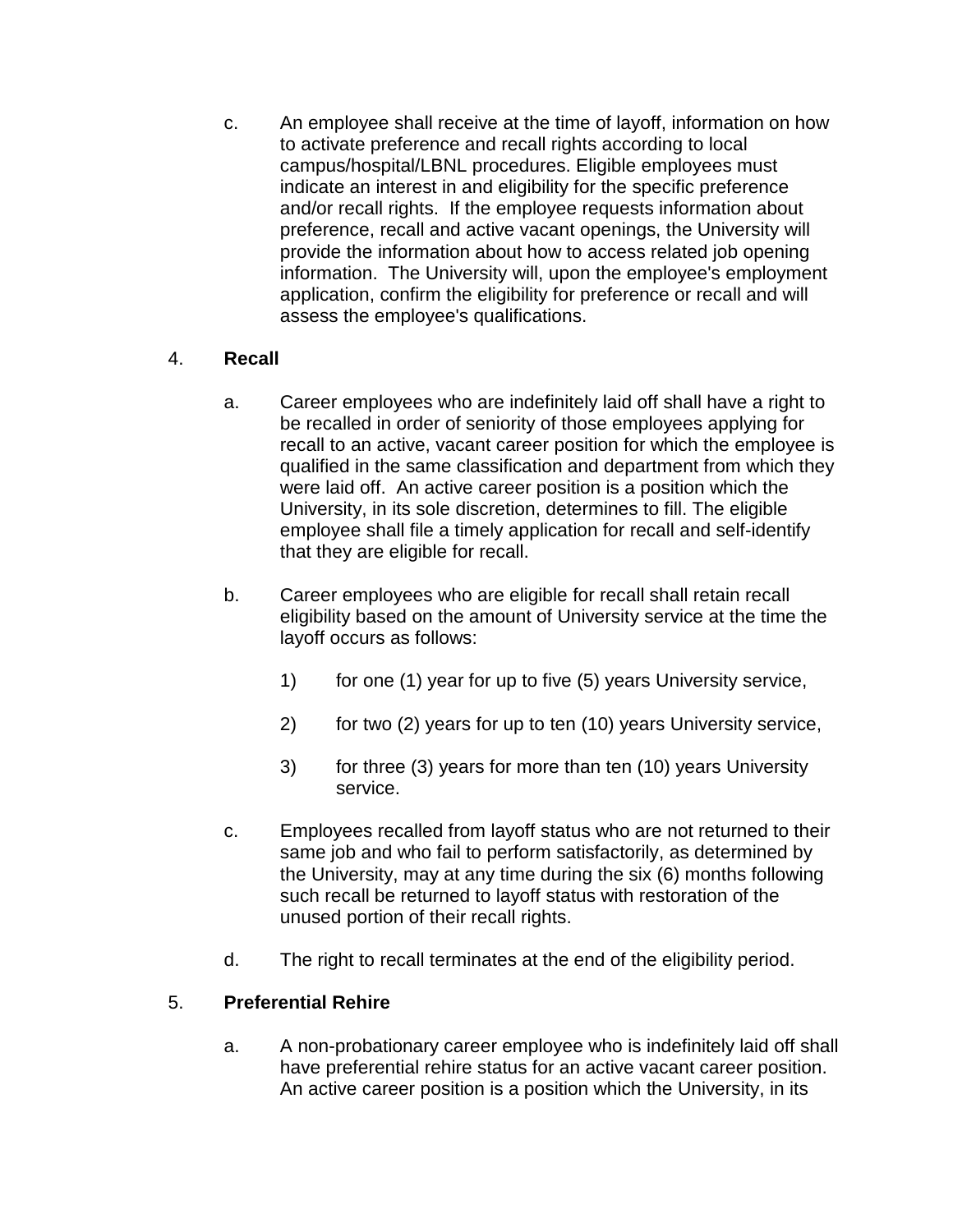sole discretion, determines to fill. The eligible employee shall file a timely application for preference and self-identify that they are eligible for rehire preference according to this Section.

- b. Such employees are rehired provided:
	- 1) the active, vacant career position is in the same bargaining unit and at the same campus/hospital/LBNL as the position from which the employee was laid off; and
	- 2) the active, vacant career position is in a class with the same or lower salary range maximum as the class from which the employee was laid off; and
	- 3) the active, vacant career position is at the same or lesser percentage of time as the position from which the employee was laid off, except as provided in Section D.6.
- c. The laid off non-probationary career employee will, along with any other qualified laid off University employees, be given preferential consideration for an active vacant career position which is being filled by the campus/hospital/LBNL, provided the conditions in Sections D.5.b.1-3. above are met. Qualified laid off University employees will be interviewed for the position. In order to be placed in such a position, the employee must be fully qualified to perform the duties of the position.
- d. Employees who are eligible for preferential rehire status with less than five (5) years of seniority at the time the layoff occurs shall retain preferential rehire status eligibility for one year. Employees who are eligible for preferential rehire status with five (5) years, but less than ten (10) years seniority at the time the layoff occurs shall retain preferential rehire status eligibility for two (2) years. Employees who are eligible for preferential rehire status with ten (10) years or more seniority shall retain preferential rehire status eligibility for three (3) years. An employee may exercise her/his rights to preferential rehire immediately after the employee receives written notification of layoff and meets with the campus/hospital/LBNL representative designated in the layoff notice.
- e. Employees preferentially rehired from layoff status who fail to perform satisfactorily may, at any time during the six (6) months following such return, be returned to layoff status with restoration of full preferential rehire status. In addition, an employee, at her/his option, may request to be returned to layoff status within sixty (60)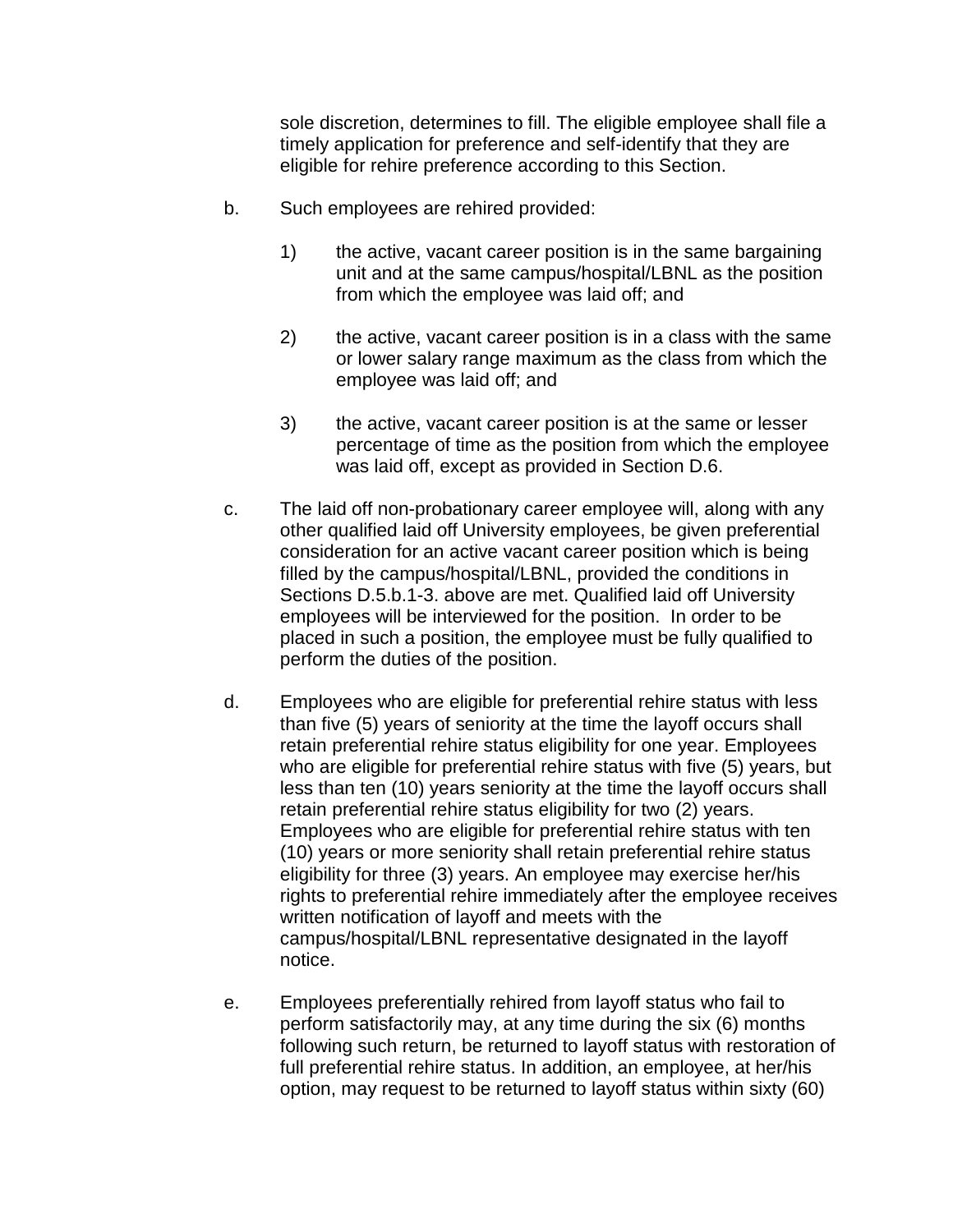calendar days of rehire. The time on job status will not be counted as part of preferential rehire eligibility time.

- f. According to local procedures, employees who are on layoff status and who indicate an interest in University-offered training classes will be offered classes when there are spaces available after the location's deadline for active employees to sign up.
- g. Preferential Rehire Termination

The preferential consideration described above shall terminate at the end of the period of eligibility described in Section D.5.d. above, or if an employee:

- 1. refuses an offer to return, at the same or greater percentage of time, to that department/division and class from which laid off; or
- 2. accepts any career position; or
- 3. refuses two (2) offers of employment for a career position at the same or higher salary level and the same percentage of time as the position held by the employee at the time of layoff.
- 6. If an employee voluntarily reduces her/his time due to budgetary reasons, curtailment of operations, lack of work, reorganization, or redefinition of the University's or department's needs within one (1) year prior to her/his layoff, the employee is entitled to recall/rehire rights to a percentage appointment equal to that from which the employee voluntarily stepped down. In order to be eligible for such increased recall/rehire rights, the employee must submit to her/his supervisor a written statement confirming the offer for the voluntary reduction in time when the voluntary reduction in time occurs and her/his supervisor must approve the voluntary reduction in time.
- 7. **Severance** Effective through September 30, 2017, career employees who receive their notice of indefinite layoff may elect severance pay either a) or b) below within fourteen (14) calendar days as follows: If the employee does not timely elect either a) or b), and notify the University according to local procedures, the employee will be determined to have elected b).
	- a. A career employee who has received her/his notice of indefinite layoff may elect, in writing to receive severance pay in lieu of preferential rehire and recall rights with reduced severance, within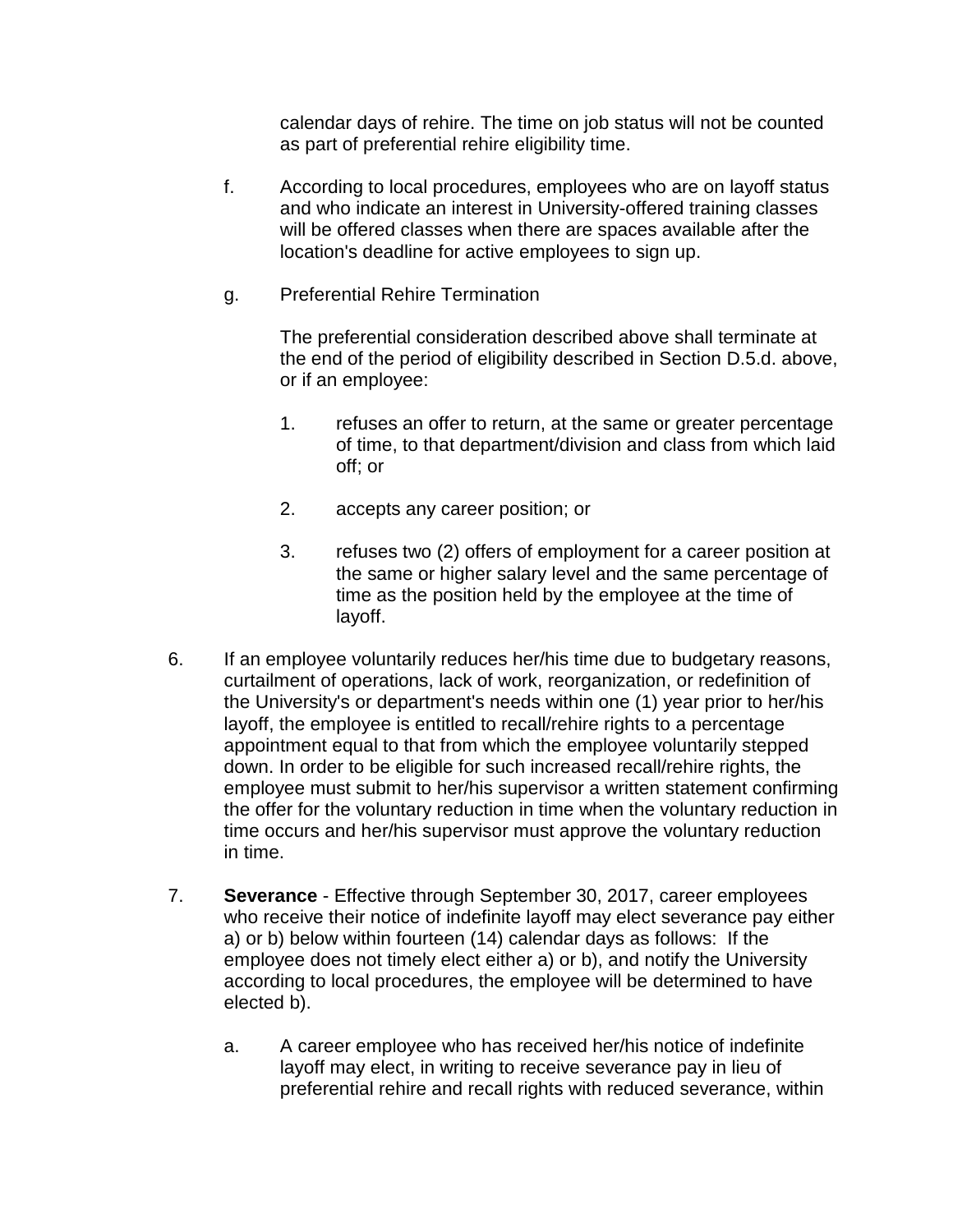fourteen (14) calendar days of receipt of the notice of layoff. Election is irrevocable. Each campus department shall, in each instance of layoff, not reduction in time, offer severance in lieu of preferential rehire and recall rights with reduced severance to all employees in the department affected by the layoff. Employees who are reduced in time may elect only severance pay (proportional to their reduction in time) in lieu of preferential rehire and recall rights. Severance pay shall be in accordance with the following:

- 1) Employees who elect severance pay in lieu of preference/recall with reduced severance shall be paid a lump sum amount of one week (five (5) workdays, based on eight-hour (8-hour) days) of salary for each full year of service from the most recent break in service, up to a maximum of sixteen (16) weeks of base pay.
- 2) Employees who are laid off following a reduction in time that occurred within sixty (60) calendar days of the layoff notice shall be eligible for severance, or reduced severance, on the basis of their percentage of appointment just prior to their reduction in time.
- 3) This section shall not apply to temporary layoff (except as provided in Sections D.7.a. and D.7.a.2. above).

#### b. **Reduced Severance (with Preference and Recall)**

- 1) A career employee who has received her/his notice of indefinite layoff may elect, in writing, to receive preferential rehire and recall rights with reduced severance, as an alternative to severance (Section 7.a. above) within fourteen (14) calendar days of receipt of the notice of layoff. Election is irrevocable. Each campus department shall, in each instance of layoff, not reduction in time, offer severance in lieu of preferential rehire and recall rights with reduced severance to all employees in the department affected by the layoff. Reduced severance pay shall be in accordance with the following:
	- a) Employees with less than five (5) years of service receive no reduced severance.
	- b) Employees with five (5) or more years of service receive four (4) weeks or twenty (20) work days,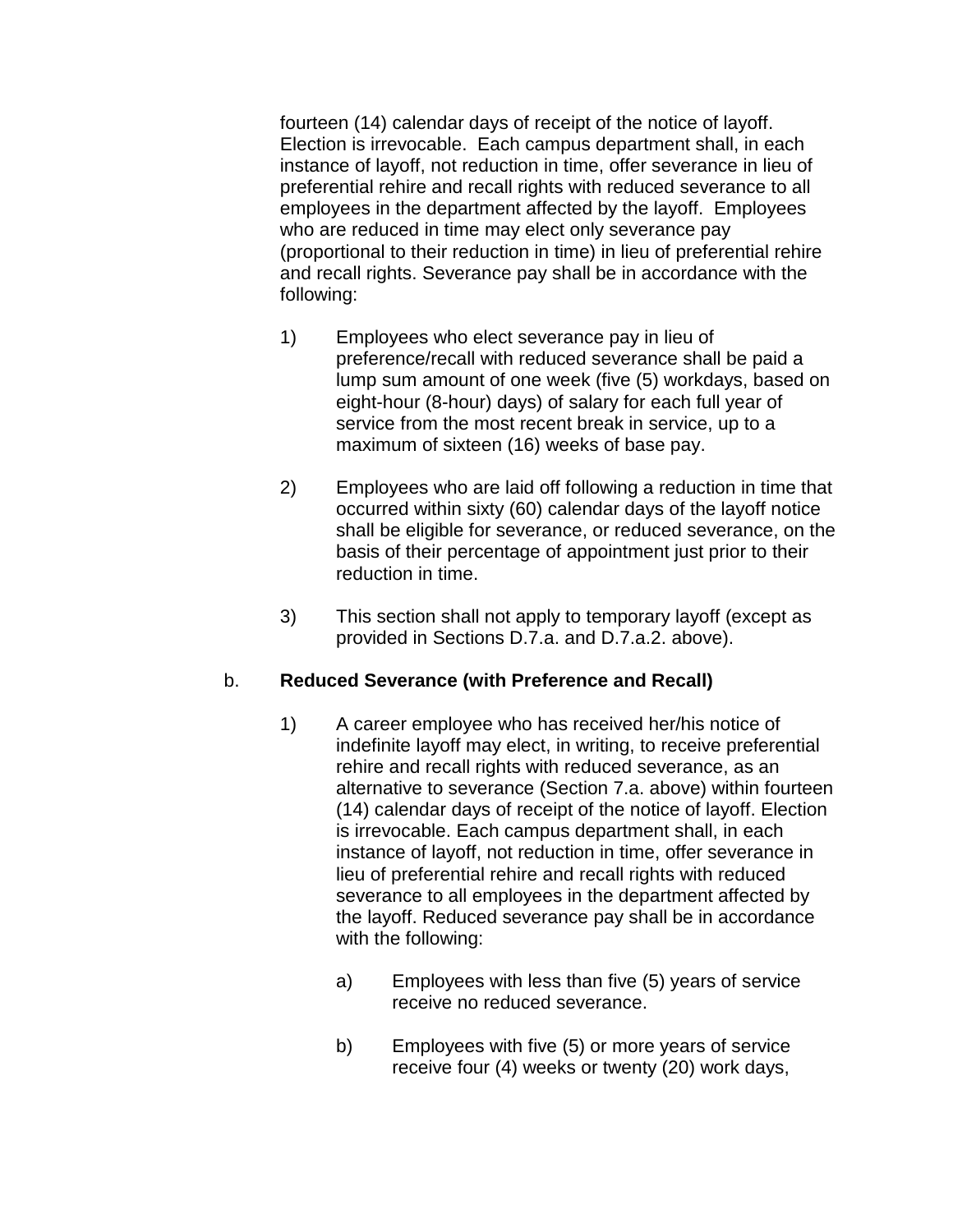based on eight-hour (8-hour) days, reduced severance.

- c) Employees with thirteen (13) or more years of service receive eight (8) weeks or forty (40) work days, based on eight-hour (8-hour) days, reduced severance.
- 2) Employees who are laid off following a reduction in time that occurred within sixty (60**)** calendar days of the layoff notice shall be eligible for reduced severance on the basis of their percentage of appointment just prior to their reduction in time.
- 3) This Section shall not apply to temporary layoff (except as provided in Sections D.7.a. and D.7.a.2. above).
- c. UPTE will be notified if an employee has been provided severance or reduced severance. Should, as a result of a grievance, arbitration, or settlement agreement an employee be returned to work, the severance or reduced severance received will be deducted from the back pay award, if any, or credited as an advance on earnings, if proportional severance is to be returned. An employee cannot be returned to work without first repaying the severance or reduced severance or signing a severance repayment agreement. The employee's failure to complete her/his severance repayment obligation shall not increase the University's back pay liability, if applicable.
- d. When an employee is rehired to a career position before the expiration of the number of weeks for which the employee has received severance payments, he or she will be required to pay back the remaining severance amounts as a condition of employment. The repayment will be on a proportional basis if the rehired position is a different percentage than the original appointment.

If a career employee is rehired after previous layoff and severance payment and then subsequently laid off again, he/she may be eligible for additional severance based on employee's election in Section D.7 for the severance-eligible layoff. The employee's previous layoff election of severance or preference and recall with reduced severance will remain the same for any additional layoff action that occurs and the employee may be eligible for additional severance based on the following: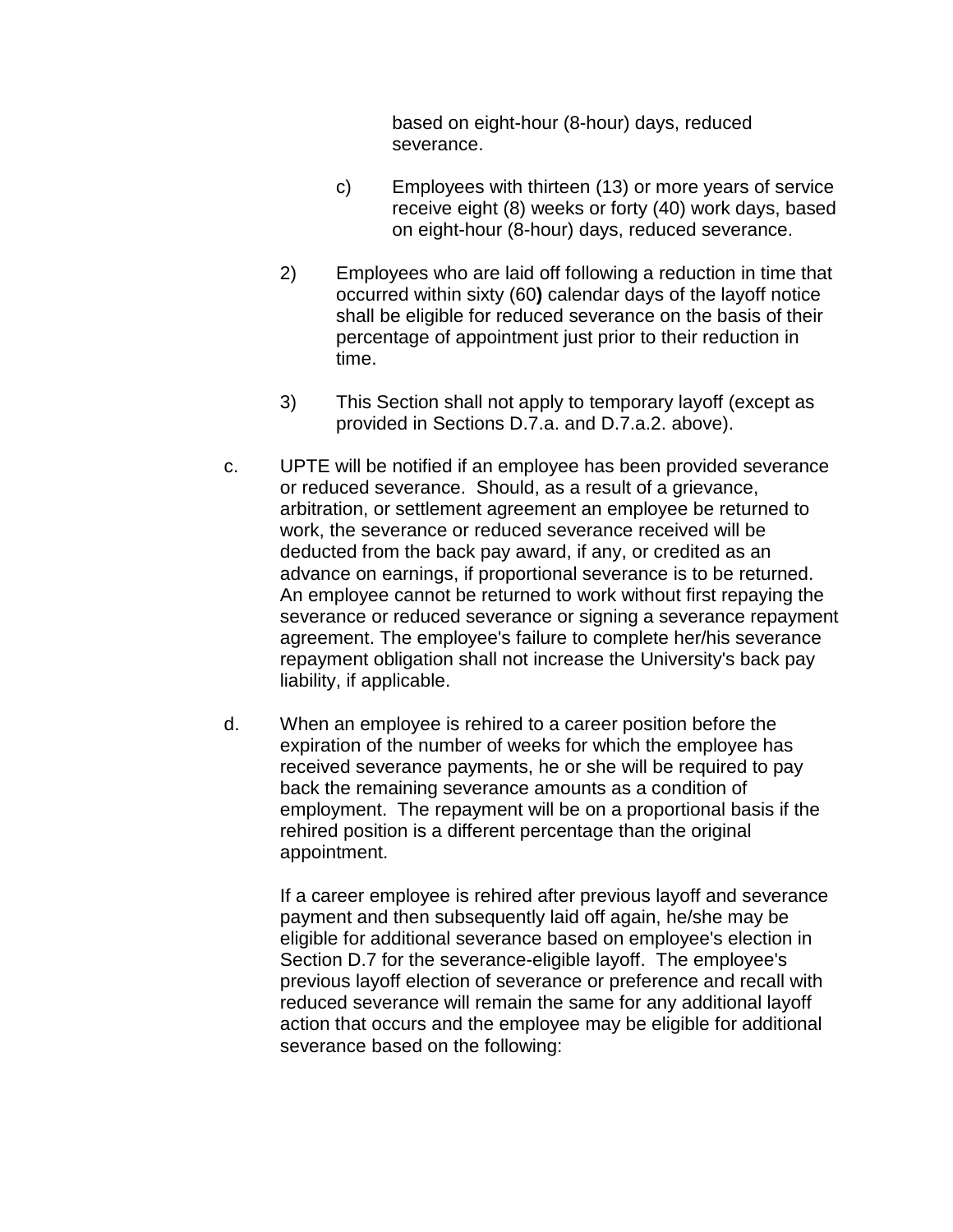- 1) Option 1 (break in service upon original layoff) employee is eligible only for severance based on service credit earned after break in service.
- 2) Option 2 (no break in service) employee is eligible for severance repaid by employee plus severance based on additional service credit.

# **E. CONTINUITY OF SERVICE UPON REEMPLOYMENT**

- 1. A layoff of one-hundred twenty (120) calendar days or less does not create a break in service.
- 2. Reemployment in a career position within the period of right to recall or preferential rehire does not create a break in service.
- 3. Seniority accrues, and benefit accruals are accumulated, only when an employee is on pay status.

# **F. LAWRENCE BERKELEY NATIONAL LABORATORY (LBNL)**

### 1. **Severance**

Career employees (excluding term appointees) who are eligible for vacation and sick-leave credits and are laid off from employment for an indefinite period due to lack of work or lack of funds are eligible for severance payments in accordance with the following provisions. Career employees who are on temporary layoff status, temporary reduction in time, or permanently reduced in time are not eligible for severance payments.

#### a. **Definitions**

1) **Continuous Service**: Service is continuous if an employee

is on pay status each month without a break in service. A

break in service occurs when there is a separation from

Laboratory employment status.

a) Periods on an approved leave without pay for military service; illness or injury compensable by workers' compensation; assignment to another research organization at the direction of the Laboratory; or an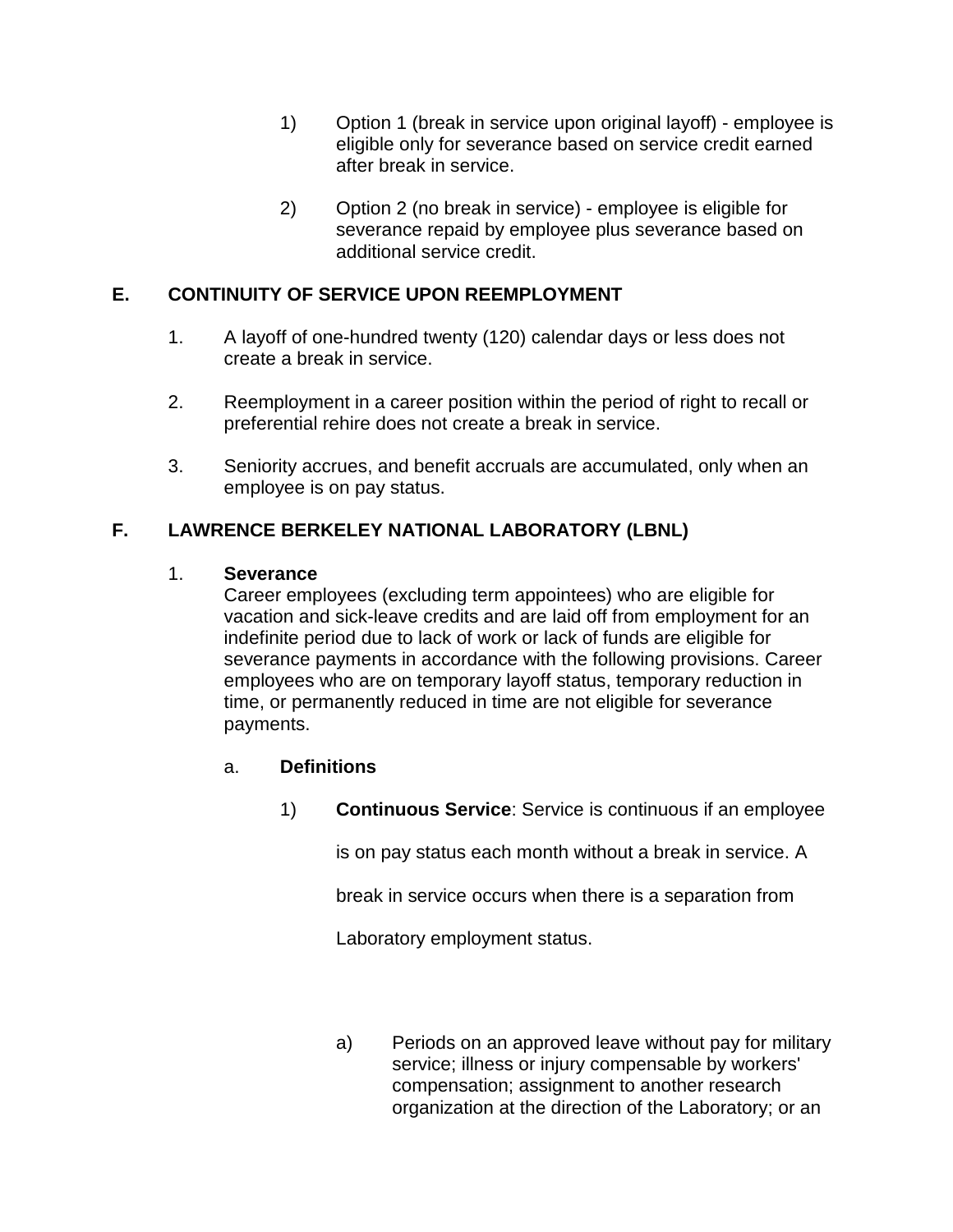approved leave without pay for any period of thirty (30) calendar days or less are counted as periods of continuous service for the purposes of severance pay, as are periods on pay status before and after any other approved leave without pay.

- b) Periods of employment before a break in service are not counted as periods of continuous service for purposes of severance pay.
- c) Periods of employment as a student assistant, graduate student research assistant (GSRA), or other trainee positions are not counted as periods of continuous service for purposes of severance pay.
- d) Periods of employment on variable time (once called indeterminate time) are not counted as periods of continuous service for purposes of severance pay.
- e) Time spent as a postdoctoral fellow is counted toward calculating severance payment if the postdoctoral fellow continued their employment in a career appointment without a break in service.
- f) When a limited appointment has been designated as a career appointment after attaining one thousand (1,000) hours of qualifying service in any twelve (12) consecutive months without a break in service of at least one hundred twenty (120) consecutive calendar days, these hours on pay status will be counted for purposes of severance pay. Qualifying service includes all time on pay status in one or more limited appointments at the University. However, only those hours worked at the Laboratory will be counted toward calculation of the severance payment.
- g) Continuous service is reestablished when an employee is rehired from recall or preferential rehire status from the Laboratory.
- 2) **Equivalent Job**: An equivalent job is any career position with the Laboratory or the University at a beginning salary at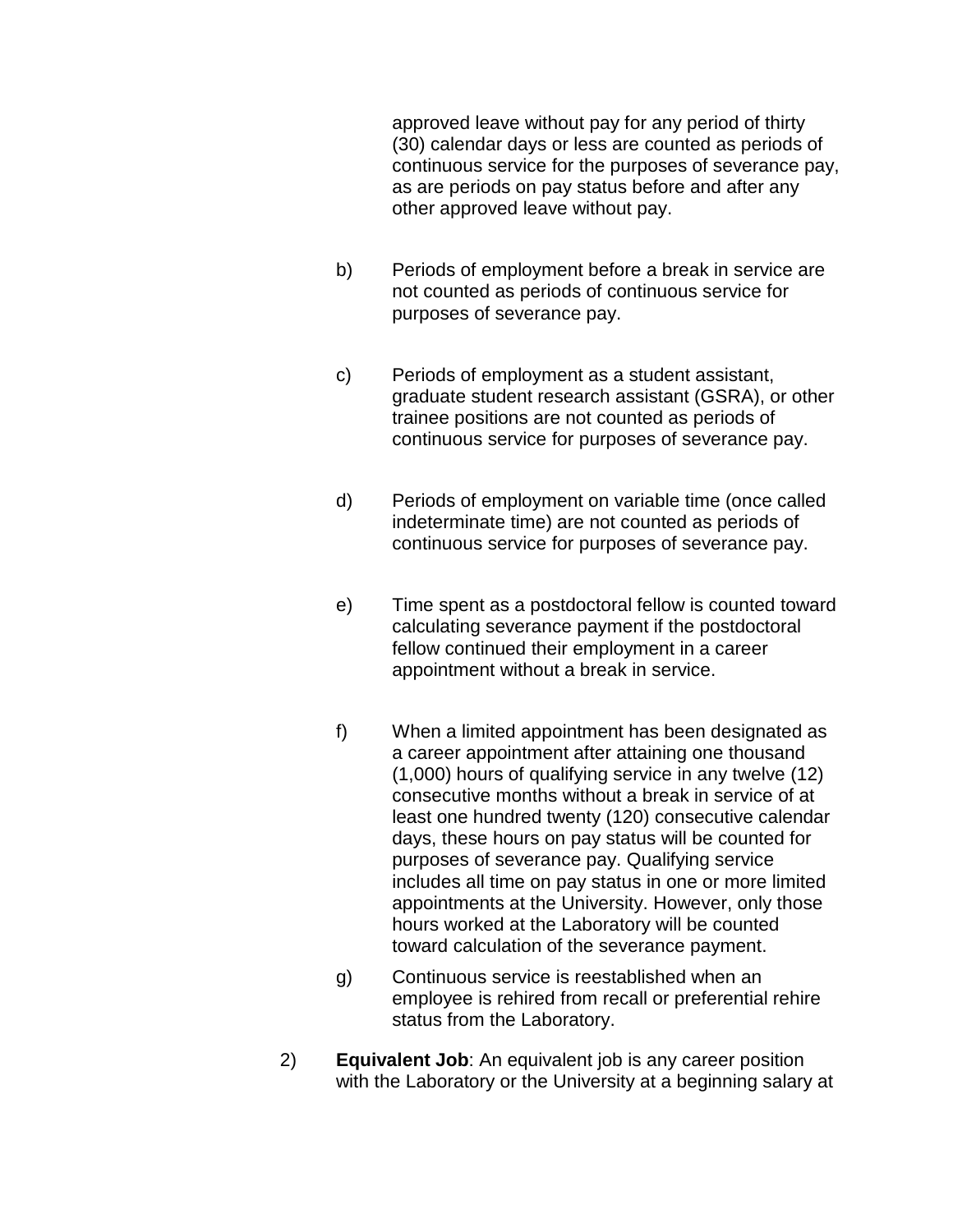least equal to the salary paid the employee in the job from which that employee was laid off, regardless of salary range.

3) **One Week's Pay**: One (1) week's pay for nonexempt hourly rated employees is defined as the basic hourly rate (excluding shift differential and overtime) times forty (40) hours or the specifically approved work week. One (1) week's pay for full time exempt employees is defined as the hourly equivalent of the monthly rate times forty (40) hours (or, for part-time exempt employees, times the percentage time equivalent).

## b. **Severance Payment Calculations and Methods of Payment**

- 1) The severance payment will be made in an amount equal to one (1) week's pay for each year of continuous full-timeequivalent Laboratory service (including service at Lawrence Livermore National Laboratory and Los Alamos National Laboratory while these labs were managed by the University of California). A fractional year of full-time service of six (6) months or more is counted as one (1) year of service. The severance payment is not to exceed a total of twenty six (26) weeks' pay.
- 2) Severance will be paid in a lump sum at the time of termination.

#### c. **Limitations**

- 1) Severance payments will not extend the period of employment beyond the date of termination due to layoff.
- 2) Severance payments made to an employee will not include payment for any period of service for which the employee has previously received such payment.
- 3) Severance payments will not be provided to an employee who has received a formal notification of layoff and who transfers to another Laboratory position or University career position without a break in service or to an employee who refuses a transfer to an equivalent job with the Laboratory or the University.
- 4) Severance payments will not be made to any employee who terminates for any reason other than layoff, with the following exceptions: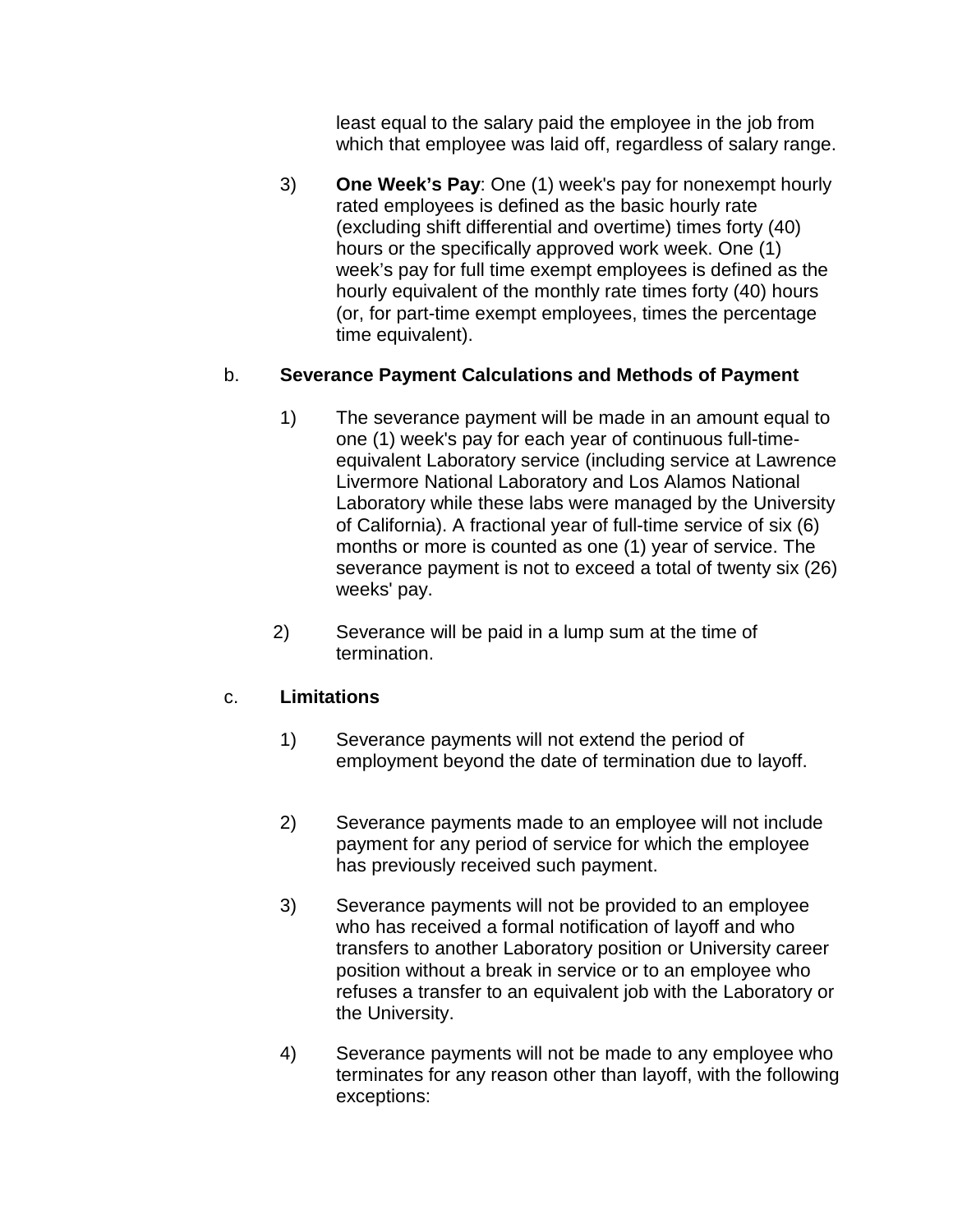- a) An employee who resigns after receiving formal notification of layoff but before the effective date of layoff may be provided severance payments with the approval of the Chief Operating Officer (COO) or designee.
- b) An employee who resigns in lieu of another employee who would have been laid off may be provided severance payments with the approval of the COO or designee. Normally, such approval will be given only if the resignation will not have a detrimental effect on work in progress and if the employee concerned had not announced plans to resign or retire before the announcement of a layoff within the employee's division.
- d. **Duplicate Pay**: An employee at the Laboratory shall not receive duplicate pay for any period during which s/he has received severance pay. In the event an employee is compensated by the Laboratory for any period during which s/he received severance pay, the employee shall be responsible for returning the severance pay for that period.
- e. **Repayment Upon Rehire**: Should an individual who has received severance payments be rehired at the Laboratory before the expiration of the number of weeks for which the employee has received severance payments, the amount of the balance will be repaid to the Laboratory.

## 2. **Re-Employment from Layoff**

# a. **Right to Recall to Layoff Division**

- 1) Only career employees who have passed probation and who did not volunteer for the layoff are eligible for recall.
- 2) An employee has the right to recall for three years from the date of layoff.
- 3) An employee who is separated or whose time is reduced because of layoff will be recalled in order of seniority into any active and vacant career position for which the employee is qualified when the position is in the same class and layoff unit and at the same or lesser percentage of time as the position held by the employee at the time of layoff.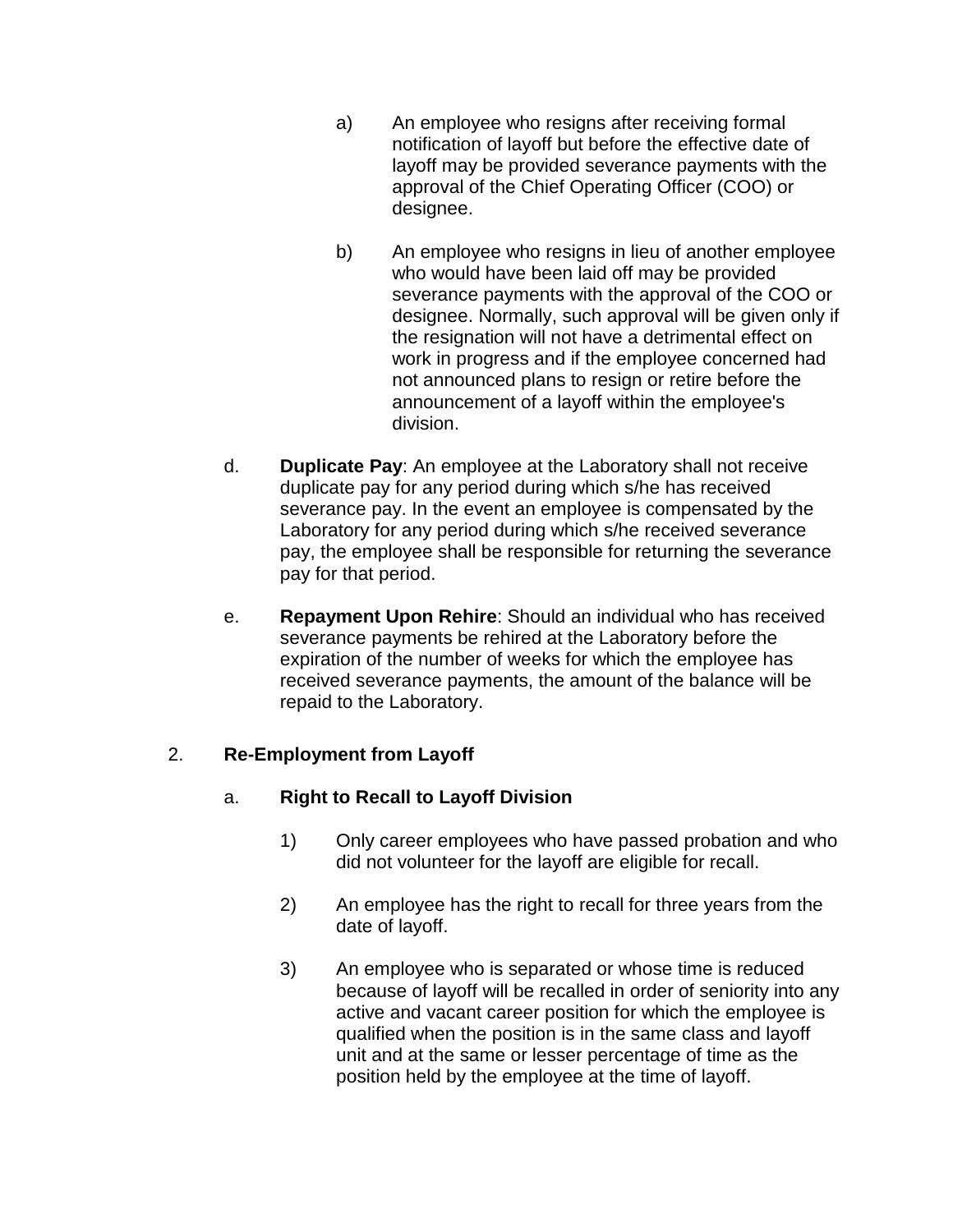- 4) A layoff unit manager may reject an employee for recall only if the employee lacks qualifications required for the position. Reasons for rejection will be provided by the layoff unit manager, in writing, to the Head of the Human Resources Department for review and approval.
- 5) An employee who is recalled for a position different from the one held at the time of layoff may, on written notification, be required to serve a trial employment period of up to six months on rehire. An employee who is required to serve a trial employment period may, at any time during the trial employment period, return to layoff status at the employee's or the layoff unit manager's discretion. Time spent in trial employment will not count against the period of eligibility for recall or preference for rehire.
- 6) Right to recall terminates if an employee:
	- a) refuses an offer to return to the layoff unit division and job title/code from which he or she was laid off at the same or greater percentage of time,
	- b) refuses two offers of re-employment for career positions at the same or higher salary level and the same or greater percentage of time as the position he or she held at the time of layoff,
	- c) accepts a career position at the same or higher salary level and the same or greater percentage of time as the position he or she held at the time of layoff, or
	- d) retires.
- 7) Right to recall continues during, but is not extended by, periods of temporary, non-career Laboratory employment.
- 8) Right to recall is suspended if an employee does not respond to written notice of an employment opportunity or if the employee does not respond in the affirmative to periodic inquiries about continuing his/her right(s) after one year. Right to recall may be reinstated, however, on written request of the employee and approval of the Head of the Human Resources Department.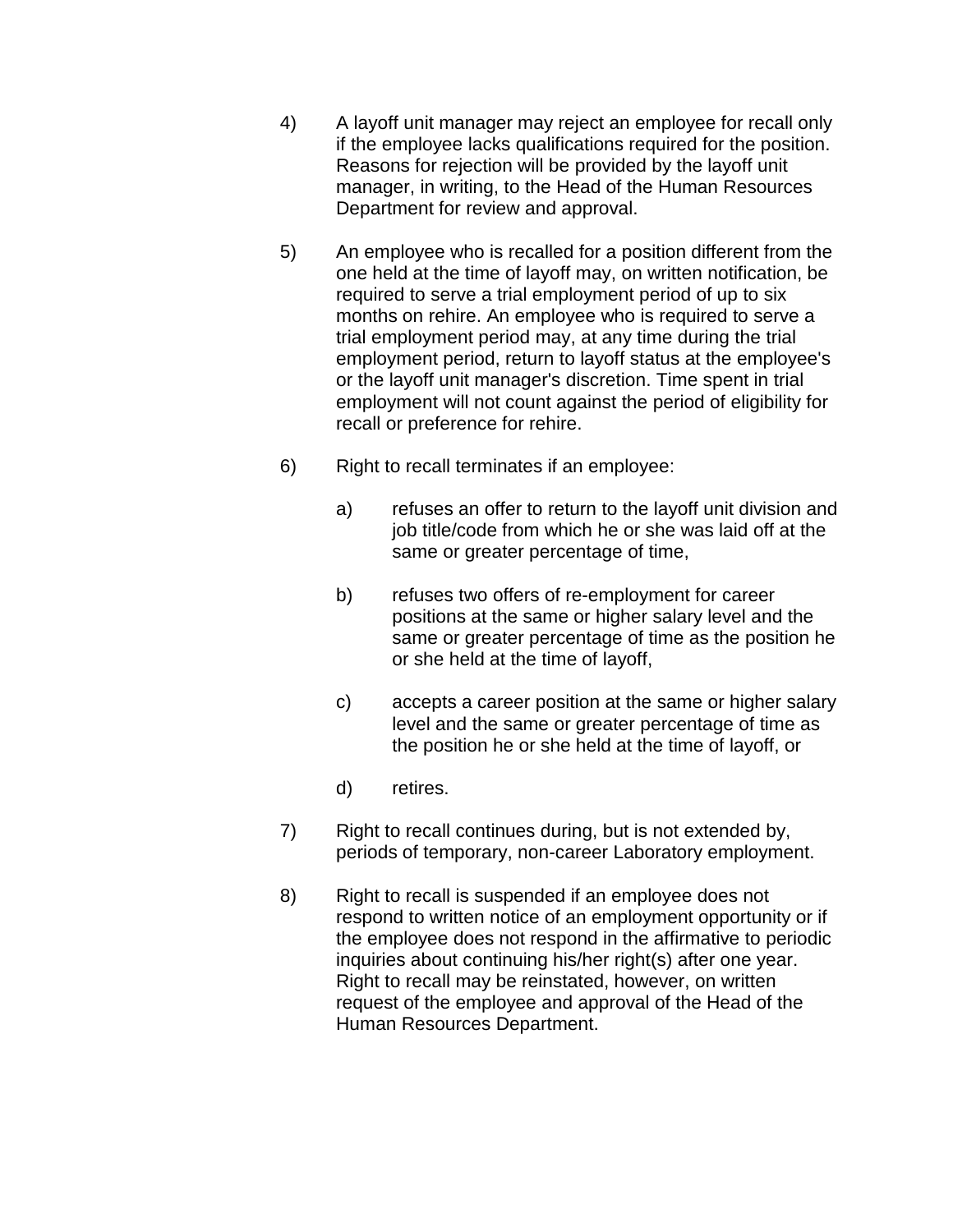#### b. **Preference for Re-Employment**

- 1) Only career employees who have passed probation and who did not volunteer for the layoff are eligible for preference for rehire rights.
- 2) An employee with less than five years of seniority has preference for re-employment for one year from the date of layoff. An employee with at least five but less than 10 years of seniority has preference for re-employment for two years from the date of layoff. An employee with 10 years or more of seniority has preference for re-employment for three years from the date of layoff.
- 3) An employee who is separated or whose time is reduced because of layoff or who has received written notice of layoff or reduction in time within the two calendar months before the layoff date will be granted preference for re-employment or transfer to any active and vacant career position at the Laboratory for which the employee is qualified when the position is (1) at the same salary level or lower (as determined by the salary-range maximum) and (2) at the same or lesser percentage of time as the position held by the employee at the time of layoff. When written notice of layoff or reduction in time is given more than two months prior to the layoff date, the Head of Human Resources may authorize that preference for re-employment begin with the date of layoff notice.
- 4) During the two calendar months preceding the layoff date or beginning from the date of layoff notice (whichever is later), the Layoff Coordinator will give employees on preferential rehire status Laboratory-wide consideration for positions in the same job code and at the same or lesser percentage of time as the job from which the employee was laid off. In addition, during the preference eligibility period, preference will be given for any job that meets the requirements as noted in the above paragraph for which the employee requests to be considered within two weeks of the posting date of the position.
- 5) An employee who has been terminated due to indefinite layoff will be given first consideration for preference for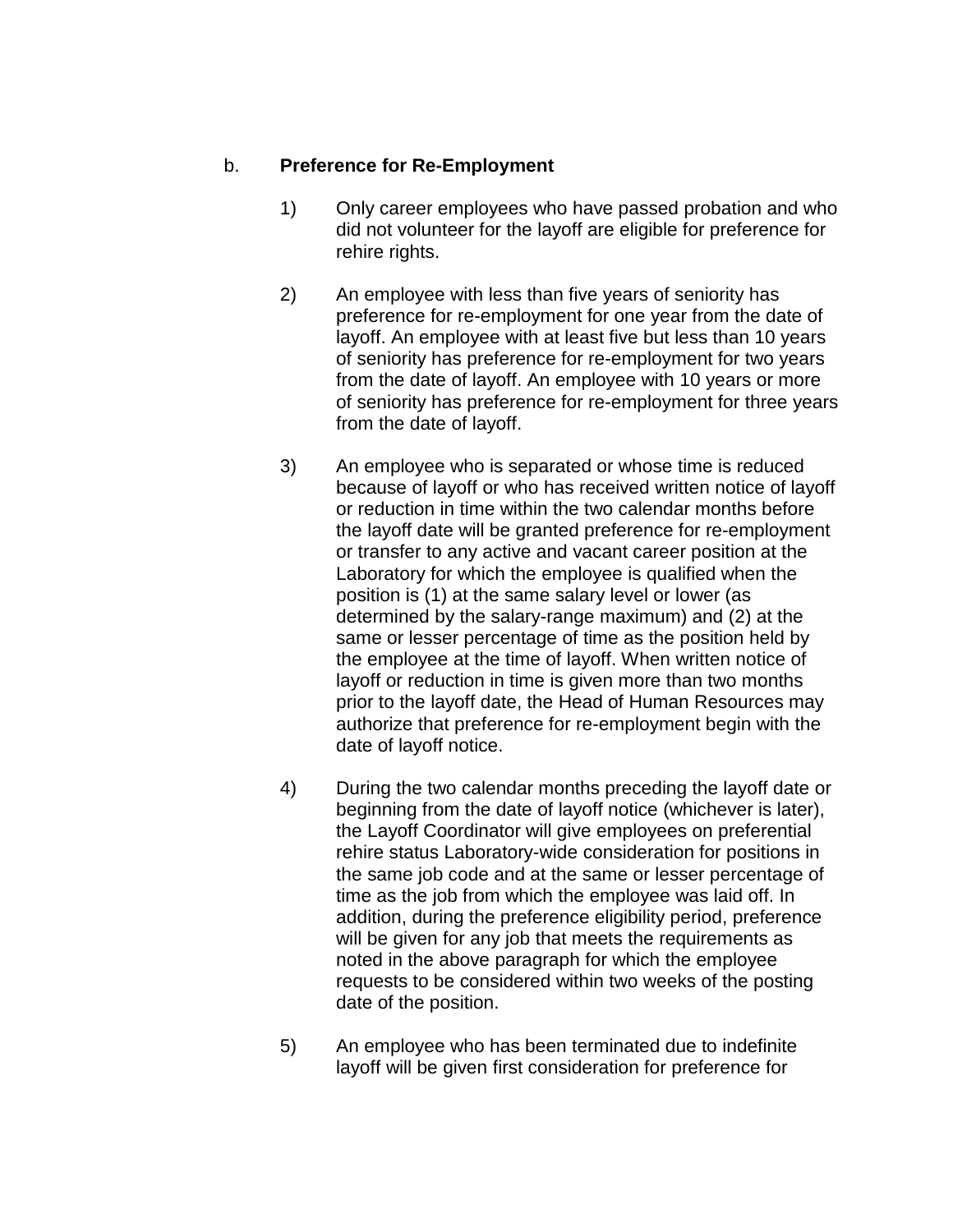employment to active and vacant career positions, as described above, for which he/she has applied.

- 6) A layoff unit manager may reject an employee with preference for re-employment or transfer only if the employee lacks qualifications required for the position. Reasons for rejection will be provided by the layoff unit manager in writing to the Head of the Human Resources Department for review and approval.
- 7) An employee who is reassigned at his or her request during the pre-termination preference for re-employment period or rehired under preference for re-employment may, on written notification, be required to serve a trial employment period of up to six months. An employee who is required to serve a trial employment period may at any time during the trial employment period return to layoff status at the employee's or the layoff unit manager's discretion with 30 days written notice. Time spent in trial employment will not count against the period of eligibility for recall or preferential rehire.
- 8) Right to preference for re-employment terminates if an employee:
	- a) refuses an offer to return to the layoff unit and job title/code from which he or she was laid off at the same or greater percentage of time,
	- b) refuses two offers of re-employment for career positions at the same or higher salary level and the same or greater percentage of time as the position he or she held at the time of layoff,
	- c) accepts any career position, or
	- d) retires.
- 9) Right to preference for re-employment continues during, but is not extended by, periods of temporary Laboratory employment.
- 10) Right to preference for re-employment is suspended when an employee does not respond to written notice of an employment opportunity or if the employee does not respond to periodic inquiries about continuing his/her right(s) after one year. Preference for rehire may be reinstated, however,